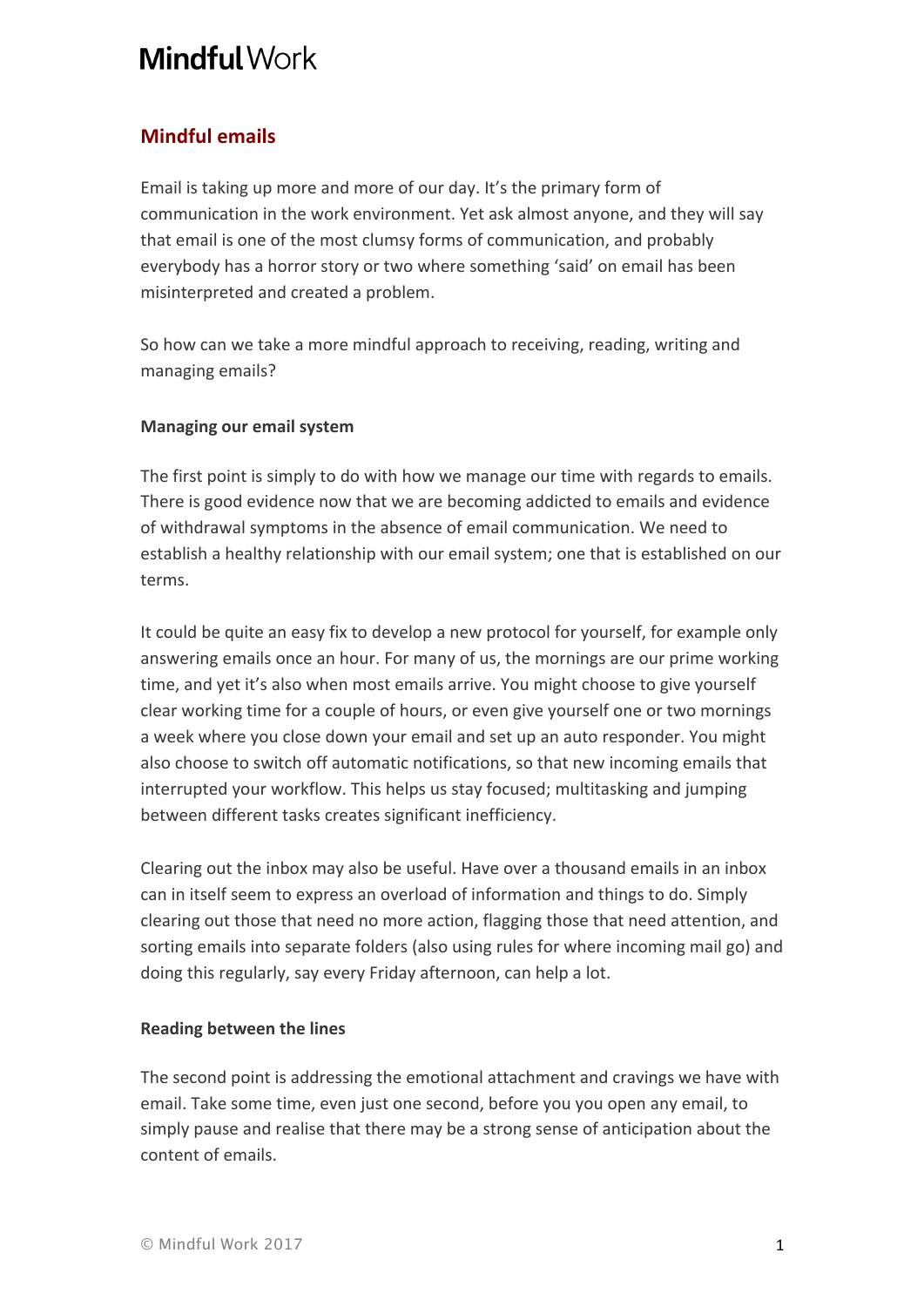Try to be clear what it is we're really looking for; maybe we're hoping for good news, praise, amusement or it's simply that we want someone to communicate with us; or conversely we may fear what the email might contain, for example bad news, criticism or anything else which creates stress.

When it comes to reading a new email, it helps to stay aware of all this emotional sensitivity. We all know that emailing is a very poor mode of communication, so we need to keep this in mind and try not to read too much between the lines, because there is every chance that we will interpret what's being said wrongly. There is also a tendency, with emails that may contain challenging content, to read too quickly, or scan read, which may lead us to only focus on the bad news.

So make sure that you read the email fully, that you haven't missed anything that may be important, and that you're not jumping to conclusions. Where content of the email, or its style and apparent tone of communication, is difficult, challenging, or downright critical, it's all the more important that we take one step backwards in terms of our emotional engagement.

It helps to bring to mind the person who wrote the email, recognising that they may have composed the email in a state of stress or in the heat of the moment. We can apply the same principles in email communication, as we do with any other interaction. First of all we need to be mindful of our own emotional state or stress levels, and if we're in a difficult place, it may be a bad time to respond or compose a new email. Ask yourself how urgent it really is to write that email, and whether you're likely to be clear about the purpose and what it is you're trying to indicate if you wait until you're in a better frame of mind.

Remember that words on a page miss out on the intonation and body language that we know to be critically important in conveying the right messages when we're talking to people face--to--face. In this respect, it's even more important to compose emails carefully.

#### **Applying our mindfulness skills**

This is great opportunity to apply some of the skills that we've been working on in this mindfulness course. First is simply tuning in to our own state of mind and